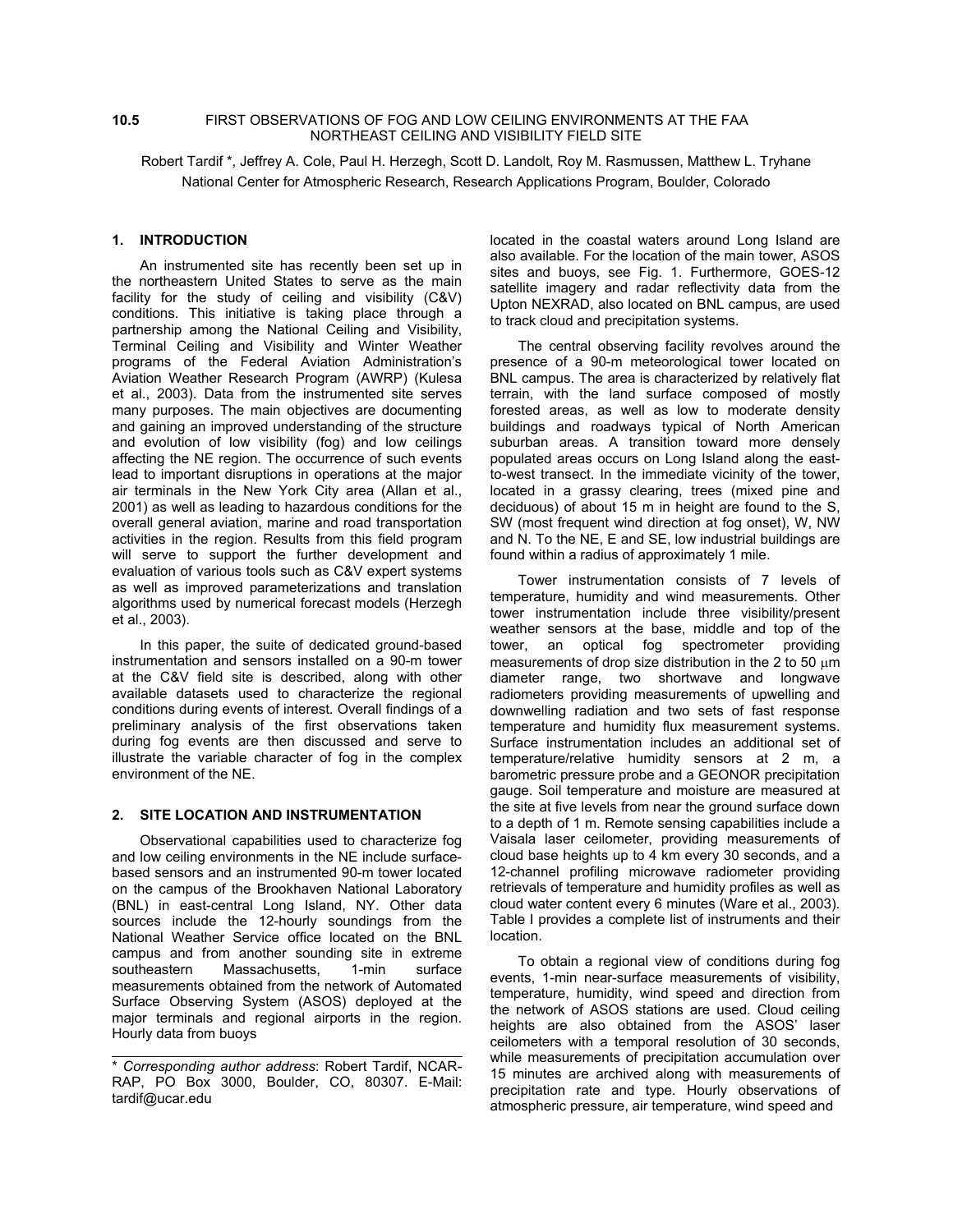

Figure 1. Location of the instrumented C&V site (red square and arrow), main ASOS sites (white dots) and buoys (blue dots) from which data is used to characterize conditions during fog and low ceiling events.

| Sensor                                      | Location            |
|---------------------------------------------|---------------------|
| Biral-HSS visibility / present              | 4, 32, 70 m         |
| weather                                     |                     |
| Vaisala HMP45C                              | 2, 10, 15, 20, 32,  |
| Temperature/Relative humidity               | 45, 70, 85 m        |
| RM Young wind monitor                       | 10, 15, 20, 32,     |
|                                             | 45, 70, 85 m        |
| Kipp & Zonen CNR1 radiometer                | 32, 70 m            |
| Metek USA-1 sonic                           | 32, 70 m            |
| anemometer                                  |                     |
| Campbell Scientific KH <sub>2</sub> O fast- | 32, 70 m            |
| response hygrometer                         |                     |
| <b>Droplet Measurement</b>                  | 32 <sub>m</sub>     |
| Technologies optical fog                    |                     |
| spectrometer                                |                     |
| Campbell Scientific barometric              | surface             |
| pressure probe                              |                     |
| <b>GEONOR</b> precipitation gauge           | surface             |
| Campbell Scientific soil                    | $-3, -8, -15, -30,$ |
| temperature                                 | -45, -90 cm         |
| Decagon volumetric soil                     | $-3, -8, -15, -30,$ |
| moisture                                    | -45, -90 cm         |
| Vaisala CT12K ceilometer                    | surface             |
| Radiometrics 12-channel                     | surface             |
| profiling microwave radiometer              |                     |

Table I. List of sensors at the FAA NE C&V field site.

direction, as well as water temperature from buoys in the coastal waters of the Atlantic Ocean and in the Long Island Sound (see Fig.1) are also available through NOAA's National Data Buoy Center.

#### **3. PRELIMINARY DATA ANALYSIS**

During the period from October 2003 to June 2004, daily monitoring of conditions allowed the identification of a total of 27 events of interest, ranging from long-lived dense fog events, short-lived dense fog events, low ceiling/light fog events, along with "near fog" events, where conditions were conducive to radiation fog formation but dense fog was not observed. A preliminary data analysis of a subset of the identified events has been completed. The objectives of this analysis are the identification of the likely mechanisms leading to fog formation and subsequently influencing its evolution, as well as to assess the overall observational capabilities at our disposition. Here, a fog event is loosely defined as a period of one or more hours during which horizontal visibility is reduced below 1 km. A complete dataset was not always available during the fall as the installation of the site was ongoing during that time period. Nevertheless, the available data is analyzed as a first look into the character of fog in the region. Salient features observed during some of the events are discussed and main findings are summarized.

# **3.1** *October 10th 2003*

A low C&V event characterized by significant spatial and temporal variability took place over Long Island on October  $10<sup>th</sup>$  2003, as the NE was under the influence of a broad high-pressure system. Light surface winds prevailed early in the night; with radiation fog forming as cooling of the near-surface air occurred. Cooling was more rapid in the eastern portion of Long Island, leading to fog forming earlier at FOK when compared to stations located further west in more urbanized areas (Fig. 2a). At the C&V tower site on BNL campus, visibility measurements at various heights suggest the formation of an elevated fog layer as the period of reduced visibility began at 32 m several minutes before than the one at 4 m (Fig. 2b). Observations of humidity on the tower suggest dew deposition at the surface as the process responsible for the initial formation of fog aloft (Pilié et al., 1975), as an inversion in the humidity profile developed in the lowest 50 m of the atmosphere before the onset of fog (Fig. 3).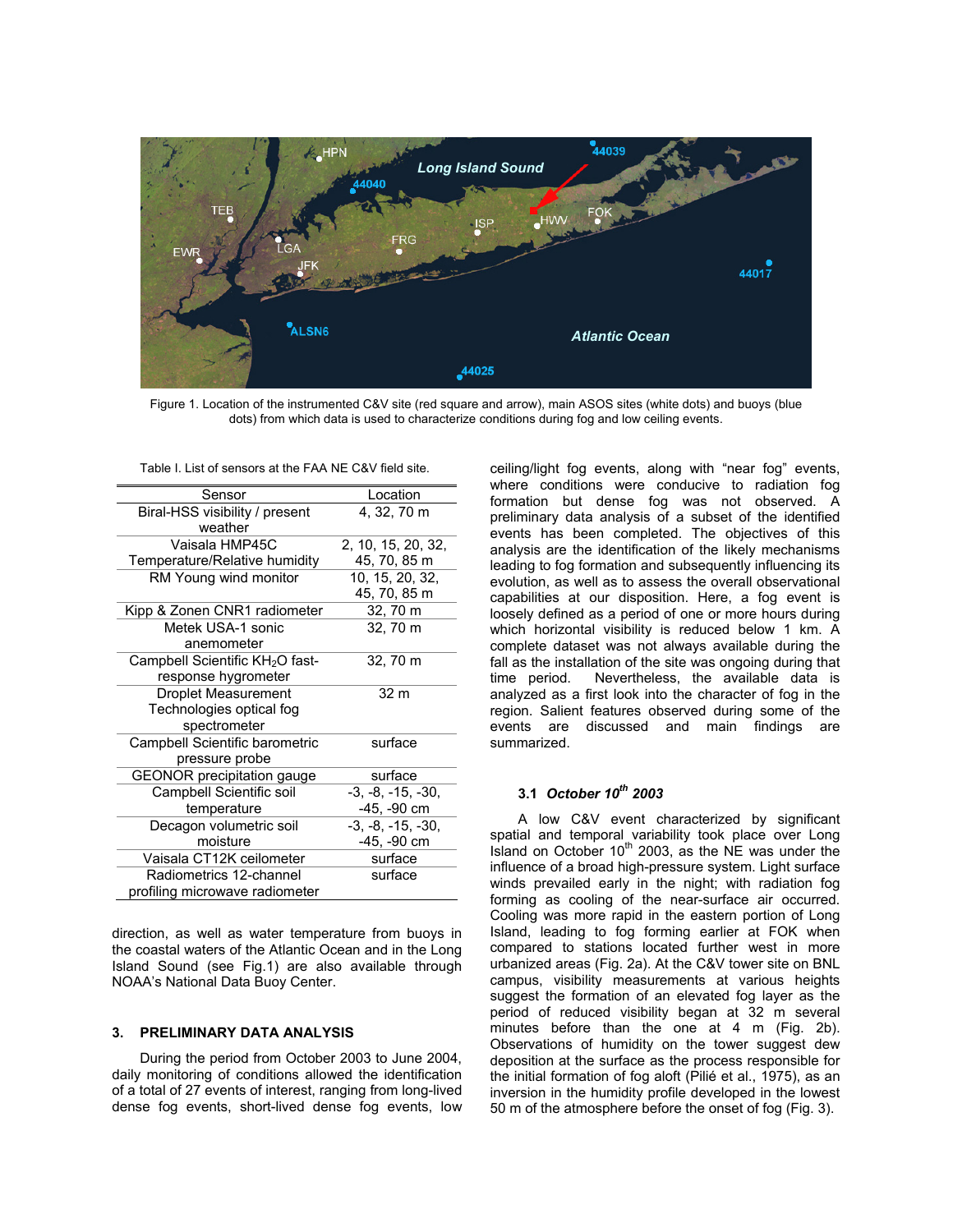

Figure 2. Horizontal visibility observed (a) at three ASOS stations and (b) at two heights (4m, solid line; 32m, dashed line) on the C&V tower, October  $10^{th}$  2003.



Figure 3. Profiles of observed specific humidity at 0000 UTC (+), 0200 UTC ( $\blacktriangleright$ ) and at 0400 UTC ( $\blacklozenge$ ), on November 10<sup>th</sup> 2003.

A rapid increase in visibility took place during the middle of the night, with a tendency for the increase to occur later at locations in the central and western parts of Long Island (Fig. 2). As data from the ceilometer at the C&V site was not available on that day, data from the ceilometer at HWV (located closest to the main tower site) indicate that the change in visibility was in fact associated with a rapid transition of the cloud base height (Fig. 4). The height at which backscattering from cloud droplets was observed experienced a sudden rise of 200 m in about 20 minutes around 0700 UTC. Some backscattering was also sporadically detected around 200 m during the fog event. Furthermore, stations that didn't report fog such as LGA, HPN and EWR, began reporting a low stratus cloud deck at 0700 UTC, 0830 UTC and 0845 UTC respectively, with ceiling heights detected between 200 m and 400 m. These facts, along with the very rapid transition in cloud base height, seem to support the hypothesis of a dissipating fog layer under the influence of a propagating marine stratus cloud deck.



Figure 4. Ceilometer observation of cloud base height at Shirley (HWV) on October 10<sup>th</sup> 2003. Symbols indicate detection of cloud base at every 30 sec.

The 1200 UTC sounding launched at proximity to the tower site provides evidence of a low cloud deck with a cloud top at 700 m (not shown). The increase in downwelling longwave radiation associated with the presence of the boundary layer cloud deck above the fog reduces the radiative cooling at fog top, stopping the production of fog water. The gravitational settling of fog drops then depletes the fog layer of its water, leading to dissipation of the fog layer (Roach, 1995). Another plausible mechanism contributing to fog dissipation related to the appearance of an upper cloud deck may be that the net radiative cooling of the fog layer is replaced by warming from the surface under the influence of an upward soil heat flux (Choularton et al., 1981). Both mechanisms could in fact contribute to fog dissipation in this case. It is hard to conclude anything about the first mechanism as radiation sensors were not located above the fog. But measurements of soil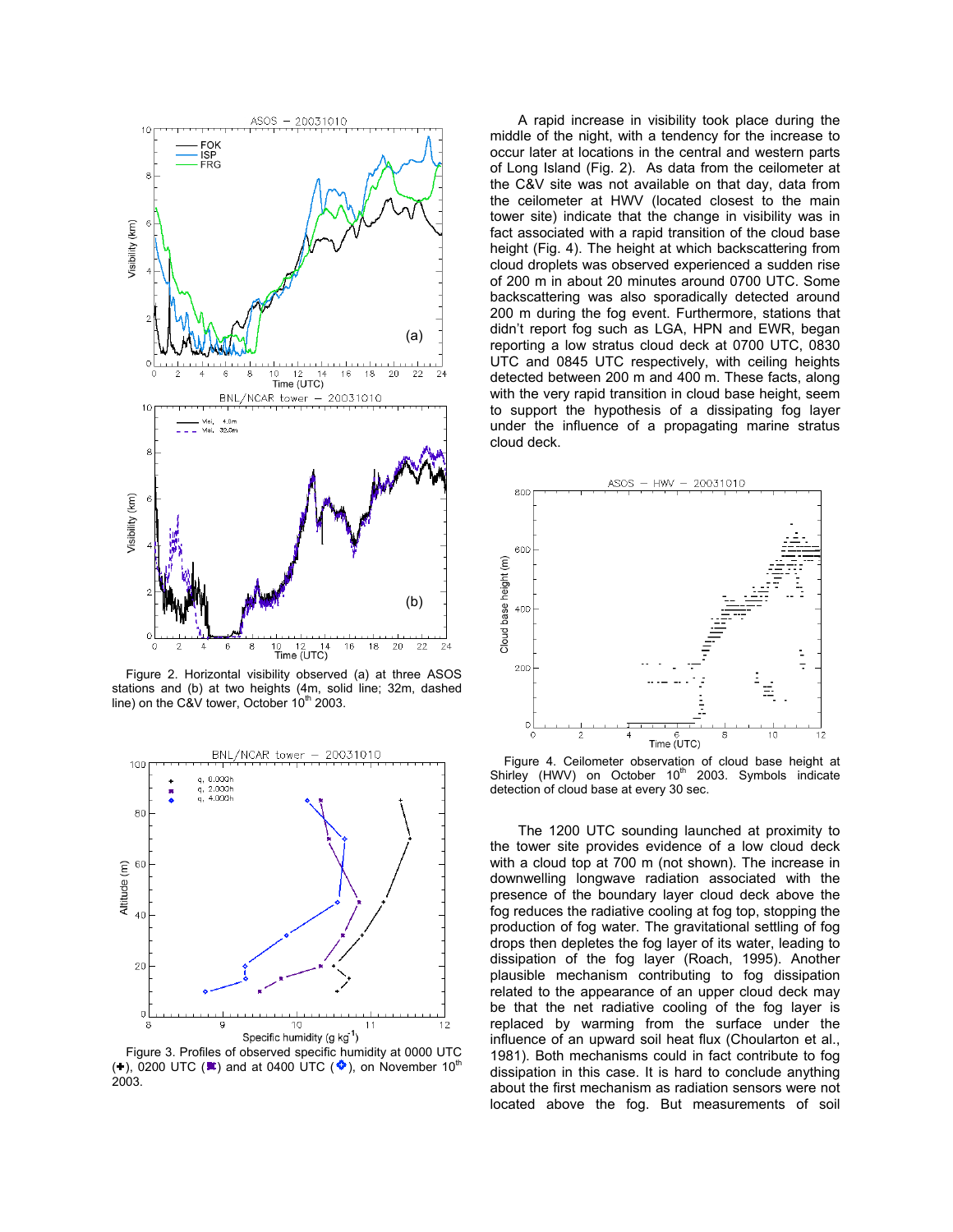temperature show profiles with which an upward diffusion of heat is expected (not shown).

# **3.2** *November 4th 2003*

A significant low C&V event, characterized by a short-lived period of dense fog, occurred on November 4<sup>th</sup> 2003. The ceilometer at the tower site detected patchy ground fog for 45 minutes beginning at 1000 UTC and a low cloud appearing just after 1100 UTC with a subsequent rapid lowering of cloud base (Fig. 5). The fog event resulting from the lowering of cloud base was confirmed by observations of visibility on the tower (not shown). After 1300 UTC, cloud base lifted at a rate of approximately 50 m  $h^{-1}$  as drizzle and light rain developed. The appearance of the low clouds and subsequent cloud base lowering occurred as the wind shifted from the west-southwest to the east (Fig. 6). These events were related to the southwesterly propagation of a "backdoor" cold front associated with a developing high pressure system over eastern Canada (Fig. 7). Observations from the surface network provide evidence that cloud had formed earlier over southeastern Massachusetts, Rhode Island and southern Connecticut. So the likely scenario involved cloud formation in the colder air found upstream and subsequent advection over the site as the cold front propagated. Satellite imagery and surface observations suggest that cloud formation was associated with the frontal system (Fig. 7). For example, an elevated cloud layer could have formed as shallow convection developed over the water as the cold air from the NE was flowing over a warmer surface (Fig. 8). The resulting turbulent mixing of the relatively warm and moist surface marine air with the overlying colder air could have lead to cloud formation as previously pointed out by Pilié et al. (1979).



Figure 5. Ceilometer observation of cloud base height (symbols) and the calculated LCL from near-surface data (solid line) at the FAA C&V field site on November  $4<sup>th</sup>$  2003.



Figure 6. Temporal evolution of observed wind direction at 20 m and 85 m at the C&V field site, November  $4<sup>th</sup>$  2003.



Figure 7. GOES-12 visible imagery at 1245 UTC on November 4<sup>th</sup> 2003. The location of the high-pressure center, axis of the ridge, and a cold front, analyzed by the NWS Hydrometeorological Prediction Center in the 1200 UTC surface analysis, are also shown.



Figure 8. Evolution of air temperature (red line), water temperature (blue line), wind speed (green line) and wind direction (dots), at buoy 44039 on November  $4<sup>th</sup>$  2003.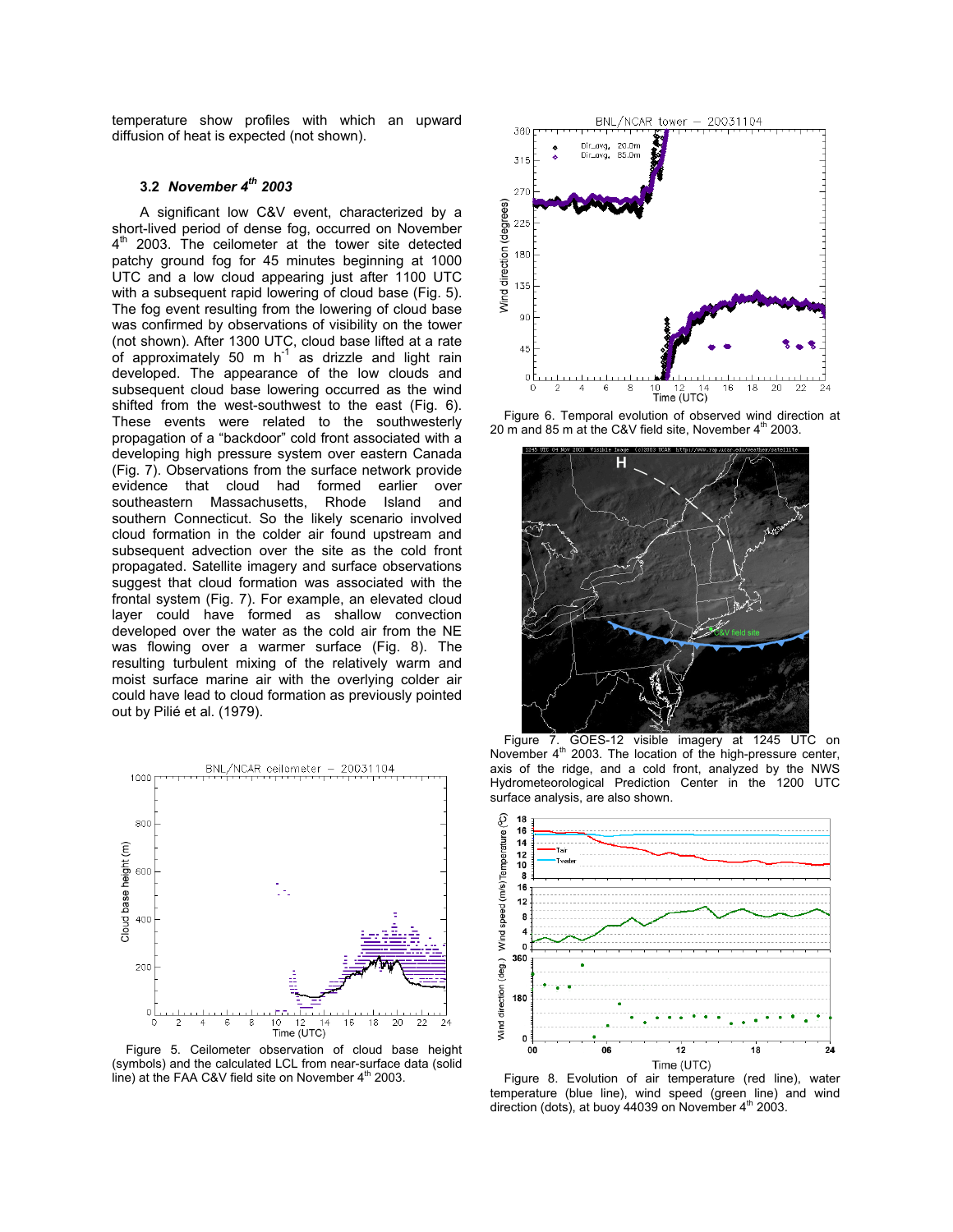At the C&V site, clouds initially appeared a few hundred meters above the ground at the same time as important cooling was observed at the upper levels of the tower (Fig. 9). Then, the combined effects of differential cold air advection and cloud top cooling lead to the destabilization of the boundary layer, as evidenced by the potential temperature profiles observed after 1200 UTC (see Fig. 9). During this transition, observations at the tower also indicated an increase in moisture close to the surface (Fig. 10), possibly related to the evaporation, at sunrise, of water deposited as dew and/or from ground fog earlier in the night. This evaporation provided enough moisture to counterbalance the warming near the surface as the destabilization occurred, so that an increase in relative humidity was observed (not shown). Thus, the combined influences from the continuing cold air advection aloft and the increase in moisture near the surface contributed to the apparent lowering of cloud base and subsequent fog.



Figure 9. Profiles of potential temperature observed at the C&V tower site on November  $4^{\text{th}}$  2003.  $\div$ : 1030 UTC,  $\blacktriangleright$ : 1100 UTC,  $\bigcirc$ : 1130 UTC,  $\bigcirc$ : 1200 UTC,  $\bigcirc$ : 1230 UTC.



Figure 10. Temporal evolution of specific humidity at three levels on the C&V tower: 10 m (solid black line), 32 m (dashed magenta line) and 85 m (dot-dashed blue line).

The lifting of cloud base that took place after 1300 UTC (Fig. 5) occurred under the influences of continuing cold air advection, low level drying (Fig. 10) occurring under the likely influence of advection of dry air found further behind the front, and increased turbulent mixing associated with the destabilization mentioned above. The coupling of the cloud layer with the drying nearsurface air is indicated by the rather good correspondence between the observed cloud base and the Lifting Condensation Level (LCL) calculated from the temperature and humidity observed at 10 m on the tower (Fig. 5).

# **3.3** *November 28th 2003*

Another low C&V event took place over Long Island on November 28<sup>th</sup> 2003. Ceilometer data indicated the presence of very low cloudiness during the night (sunrise is a little after 1200 UTC on this day), and a fog period later in the day (from 1530 UTC to some time after 2000 UTC) (Fig. 11). Clouds initially appeared over the site at 0000 UTC at an altitude of about 500 m. A little before 0200 UTC, a period of cloud base lowering began, leading to very low ceilings from 0400 UTC to 1100 UTC. A period during which low clouds dissipated was observed until a few minutes before 1400 UTC. A low ceiling reappeared just before 1400 UTC, leading to light fog at the site shortly thereafter. This period of fog occurred as onshore flow prevailed ahead of an approaching warm front (Fig. 12).



Figure 11. Ceilometer observation of cloud base height (symbols) and the calculated LCL from near-surface data (solid line) at the FAA C&V field site on November  $28<sup>th</sup>$  2003.

The initial appearance of low level clouds over the C&V field site seemed to be related to the marine environment. The 0000 UTC Upton NY (OKX) sounding shows a surface inversion superimposed by a moist well-mixed layer up to 700 m (Fig. 13). A strong and dry inversion is observed above the moist layer between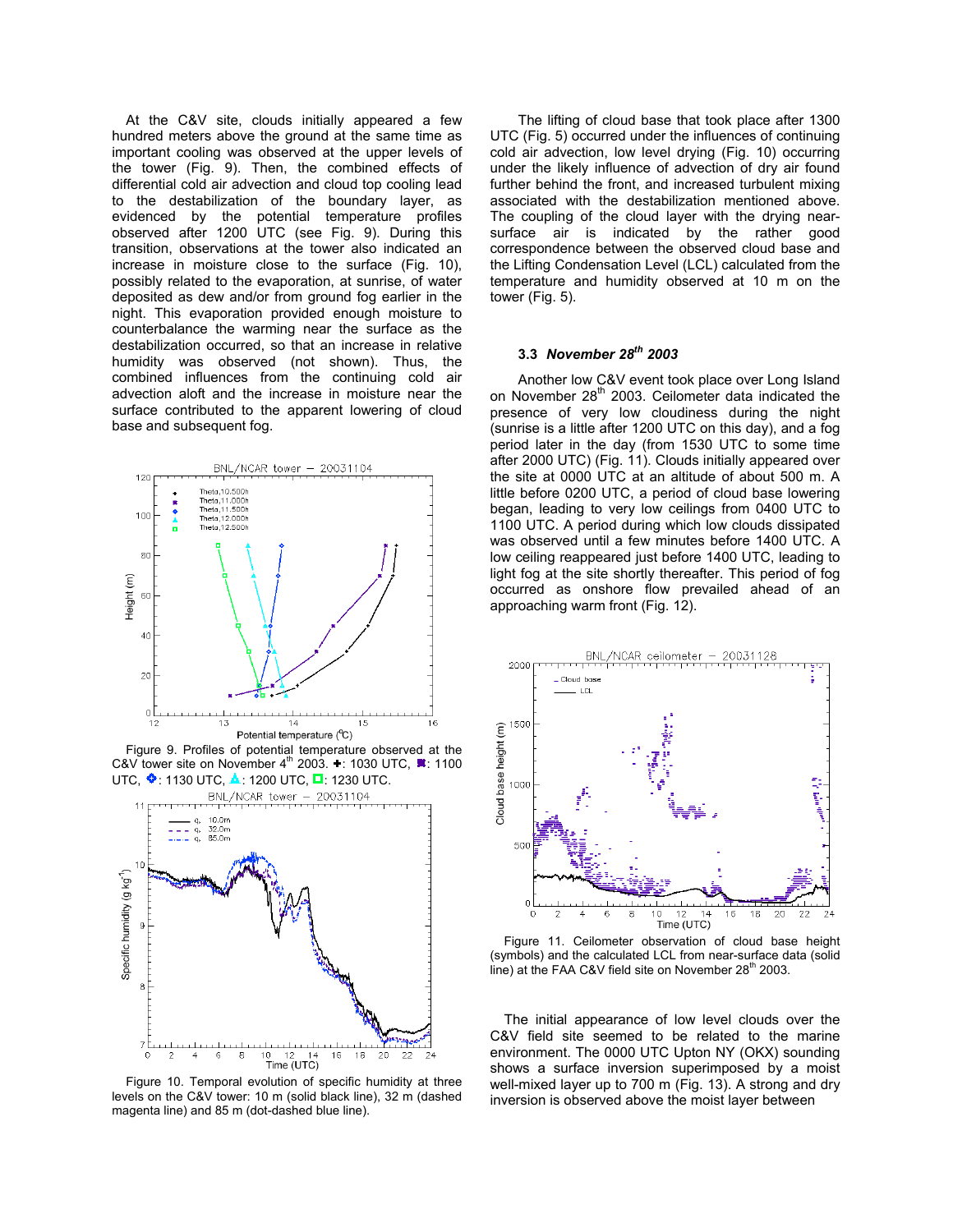

Figure 12. Surface weather observations and corresponding sea-level pressure and frontal analyses from the NWS Hydrometeorological Prediction Center, at 1200 UTC on November  $28<sup>th</sup>$  2003.

700 m and 1200 m. The moist layer was associated with southerly to south-southwesterly (onshore) flow. The presence of a surface inversion suggests that the stratiform cloud layer was decoupled from the surface at that time. This is further suggested by the poor correspondence between the calculated LCL from observations taken at 10 m and the observed cloud base during the first hours of the night (Fig. 11). Observations at the field site provide some clues on the mechanisms responsible for the cloud base lowering observed during the night. Measurements of temperature and dew point temperature taken at the top of the tower show an increasing temperature during the



Figure 13. Profiles of temperature (solid lines), dew point temperature (dashed lines) and wind from radiosondes launched at Upton NY (OKX) on November  $28<sup>th</sup>$  2003, at 0000 UTC (black) and 1200 UTC (blue).

night, associated with the southerly flow ahead of the warm front (Fig. 14). An even more important increase of the dew point was observed after 0200 UTC, suggesting the significant influence of low level horizontal advection of moisture. As this was occurring, a gradual coupling between the near-surface air and the atmosphere aloft could be detected through the observed profiles of potential temperature and specific humidity on the tower. A gradual transition toward wellmixed profiles occurred between 0000 UTC and 0400 UTC (not shown). Furthermore, evidence of the developing turbulence was detected after 0200 UTC, as depicted by the variance of vertical wind fluctuations about 15-min running averages calculated from highfrequency wind measurements from sonic anemometers (Fig. 15). Further proof of the coupling between the cloud and the surface is provided by the rather good correspondence between the calculated LCL and the actual cloud base after 0400 UTC. Thus the influx of moisture from the marine boundary layer and the mixing associated to the developing turbulence in the cloud and sub-cloud layers lead to the thickening of the cloud layer through a lowering of cloud base.

A brief period of low cloud clearing was observed between 1100 UTC and 1345 UTC (Fig. 11). This time period was also characterized by a slight drying of the low level air. In fact, a subtle cooling of the temperature was detected at the top of the tower, along with a more important decrease in the dew point temperature (Fig. 14). A similar phenomenon was observed at the 44025 buoy earlier in the night, starting at 0700 UTC (Fig. 16). That period of drying of the near-surface air occurred as a slight change in wind direction was taking place at the buoy. The drying occurred as the wind veered from the south-southeast to the southwest. A similar behavior was observed at the tower site (not shown). The 1200 UTC OKX sounding provided evidence of a shallow dry layer, between 200 m and 500 m, within a moist lower troposphere (Fig. 13). These observations suggest the propagation of a low level mesoscale disturbance within the synoptic flow field and a significant horizontal variability of moisture in the coastal boundary layer. The slight shift of the wind to the southwest suggests the drying and associated cloud clearing could have been related to the advection of dry continental air. The distribution of coastal boundary layer cloudiness is often modulated by the variable origins of the airmass found upstream, as determined by contrasts between the continental and marine environments (Lewis et al., 2003). The presence of upper clouds on that day prevented the confirmation of the probable mesoscale variability in the low cloud field and the tracking of features over the coastal areas of the Atlantic through satellite imagery.

The return of a low ceiling at the tower site was observed at 1340 UTC (Fig. 11). This occurred as the near-surface temperature and moisture began rising again (Fig. 14), in association with an increase in wind speed and return to a southerly flow (not shown).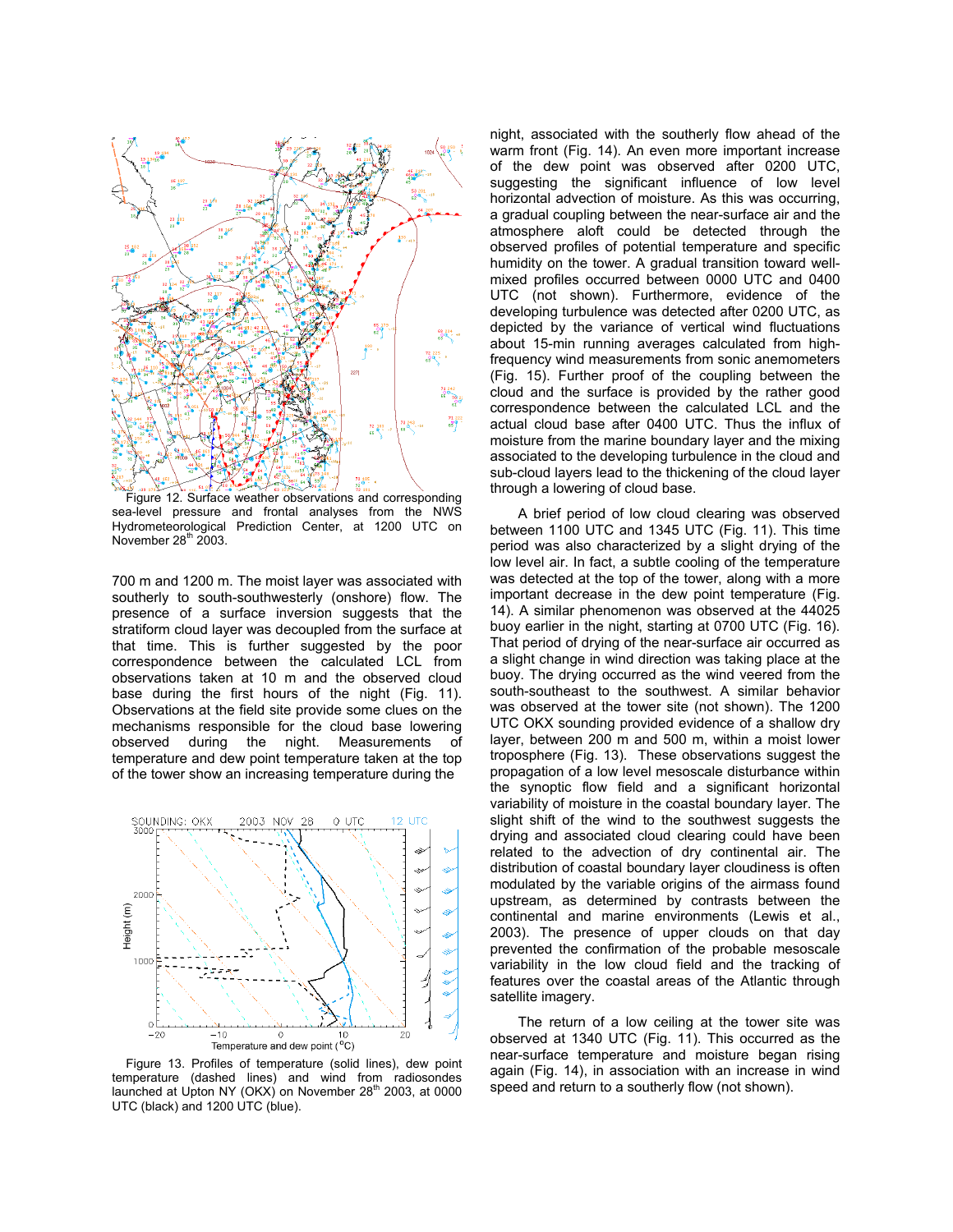

Figure 14. Observed evolution of temperature (solid black line) and dew point temperature (dashed magenta line) at 85 m on the C&V tower, November 28<sup>th</sup> 2003.<br>BNL/NCAR tower - 20031128



Figure 15. Temporal evolution of the variance of fluctuations of the vertical component of the wind calculated from 10 Hz sonic anemometer measurements at 32 m ( $\triangle$ ) and 85 m ( $\square$ ), November  $28<sup>th</sup>$  2003.

Observations at the 44025 buoy indicated a similar behavior over the coastal waters, with the formation of sea fog (saturation at the surface) after 1200 UTC (Fig. 16). Thus the return of clouds over the site seemed to be related to the inland advection of marine fog. A ceiling at 150 m was initially detected, with variations in ceiling height observed thereafter. These variations were associated with variations in the near-surface temperature and humidity, as evidenced by the corresponding variability in the LCL (Fig. 11). Fog was subsequently observed at the tower site for about five hours. Variations in the ceiling height during the period leading to fog onset, and the variability in observations of visibility during fog (not shown), suggest the role of complex influences related to a possible mesoscale variability of the cloudy marine boundary layer and local scale interactions with the land surface during onshore flow.



Figure 16. Evolution of air temperature (red line), dew point temperature (blue line), water temperature (light blue line), wind speed (green line) and wind direction (dots) at the 44025 buoy on November 28th 2003.

## **4. CONCLUSIONS AND PERSPECTIVES**

Based on the results obtained from a preliminary analysis of conditions observed during a few low C&V events, it is shown that fog and low ceilings occur in the NE under a wide variety of influences. Of the events discussed, one was characterized by radiation fog forming in eastern Long Island, with surface visibility then increasing in the middle of the night as a low marine stratus cloud deck moved over the area. Also, the occurrence of a brief fog event was associated with a low cloud system propagating with a "backdoor" cold front, while fog was also observed during a day characterized by variable low ceiling conditions associated with onshore flow as an approaching warm front was located to the south of Long Island. Thus, the wide variety of scenarios leading to the occurrence of reduced visibility and low ceiling is already in evidence, pointing out to the challenge of providing accurate forecasts of such events. The important influence from the marine environment, where observations are sparse, is suggested from the results presented, as well as the role of mesoscale and local scale processes in the coastal zone.

To obtain a more complete view on the fog and low ceiling phenomena in the NE, a more in-depth analysis of data, including measurements from the more sophisticated instruments, will be performed. An analysis of microphysical data from the fog spectrometer located at the tower site will be performed to assess the possible variability in the microphysical structure of fog. Also, an analysis of data from fast